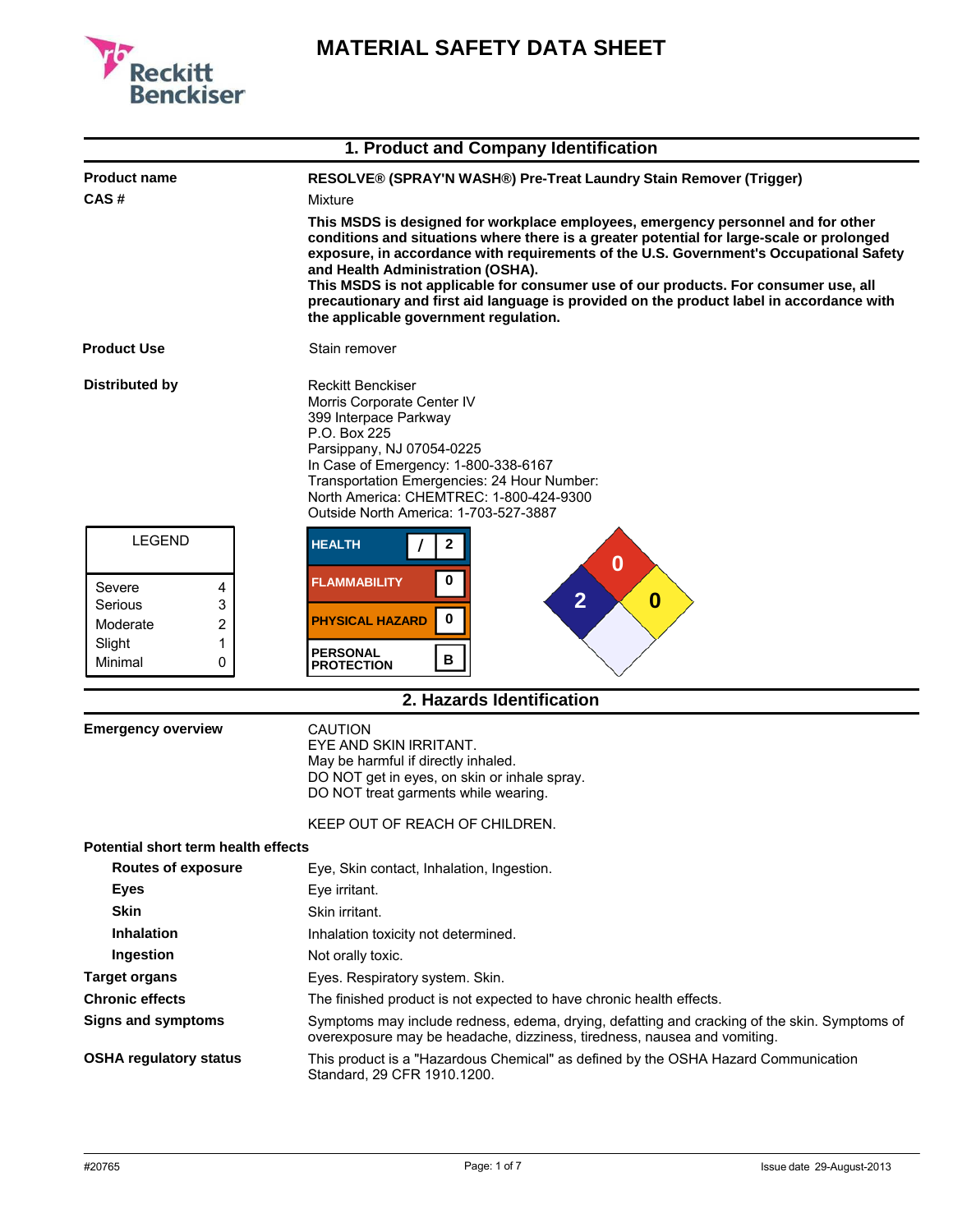## **3. Composition/Information on Ingredients**

| <b>Percent</b>           |
|--------------------------|
| 68551-12-2<br>$2.5 - 10$ |
| $1 - 2.5$                |
| 6132-04-3<br>$1 - 2.5$   |
| $0 - 0.1$<br>9014-01-1   |
|                          |

**4. First Aid Measures**

| <b>First aid procedures</b>                                     |                                                                                                                                                                                                                                                                                                                              |  |  |
|-----------------------------------------------------------------|------------------------------------------------------------------------------------------------------------------------------------------------------------------------------------------------------------------------------------------------------------------------------------------------------------------------------|--|--|
| Eye contact                                                     | If in eyes, IMMEDIATELY rinse eyes with water. Remove any contact lenses and continue rinsing<br>eyes for at least 15 minutes. If irritation develops, get medical attention.                                                                                                                                                |  |  |
| <b>Skin contact</b>                                             | If on skin, wash with soap and water. If Irritation develops, get medical attention.                                                                                                                                                                                                                                         |  |  |
| <b>Inhalation</b>                                               | If inhaled and irritation or an allergic reaction occurs, get medical attention.                                                                                                                                                                                                                                             |  |  |
| Ingestion                                                       | If swallowed, rinse mouth and drink a glass of water. Do not induce vomiting or give anything by<br>mouth to an unconscious person. Call a physician or Poison Control Center.                                                                                                                                               |  |  |
| Notes to physician                                              | Symptoms may be delayed.                                                                                                                                                                                                                                                                                                     |  |  |
| <b>General advice</b>                                           | If you feel unwell, seek medical advice (show the label where possible). Ensure that medical<br>personnel are aware of the material(s) involved, and take precautions to protect themselves.<br>Show this safety data sheet to the doctor in attendance. Avoid contact with eyes and skin. Keep<br>out of reach of children. |  |  |
|                                                                 | 5. Fire Fighting Measures                                                                                                                                                                                                                                                                                                    |  |  |
| <b>Flammable properties</b>                                     | Not flammable by OSHA criteria.                                                                                                                                                                                                                                                                                              |  |  |
| <b>Extinguishing media</b>                                      |                                                                                                                                                                                                                                                                                                                              |  |  |
| Suitable extinguishing<br>media                                 | Treat for surrounding material.                                                                                                                                                                                                                                                                                              |  |  |
| Unsuitable extinguishing<br>media                               | Not available                                                                                                                                                                                                                                                                                                                |  |  |
| <b>Protection of firefighters</b>                               |                                                                                                                                                                                                                                                                                                                              |  |  |
| <b>Specific hazards arising</b><br>from the chemical            | Not available                                                                                                                                                                                                                                                                                                                |  |  |
| <b>Protective equipment and</b><br>precautions for firefighters | Firefighters should wear full protective clothing including self contained breathing apparatus.                                                                                                                                                                                                                              |  |  |
| <b>Hazardous combustion</b><br>products                         | May include and are not limited to: Oxides of carbon. Oxides of nitrogen.                                                                                                                                                                                                                                                    |  |  |
| <b>Explosion data</b>                                           |                                                                                                                                                                                                                                                                                                                              |  |  |
| Sensitivity to mechanical<br>impact                             | Not available.                                                                                                                                                                                                                                                                                                               |  |  |
| <b>Sensitivity to static</b><br>discharge                       | Not available.                                                                                                                                                                                                                                                                                                               |  |  |
|                                                                 | <b>6. Accidental Release Measures</b>                                                                                                                                                                                                                                                                                        |  |  |
| <b>Personal precautions</b>                                     | Avoid contact with eyes.<br>Keep unnecessary personnel away.<br>Do not touch or walk through spilled material.<br>Do not touch damaged containers or spilled material unless wearing appropriate protective<br>clothing.<br>Keep people away from and upwind of spill/leak.                                                  |  |  |
| <b>Environmental precautions</b>                                | Do not discharge into lakes, streams, ponds or public waters.                                                                                                                                                                                                                                                                |  |  |

Advise authorities if product has penetrated drains, sewers or water pipes.

**Methods for containment** Stop leak if you can do so without risk. Prevent entry into waterways, sewers, basements or confined areas.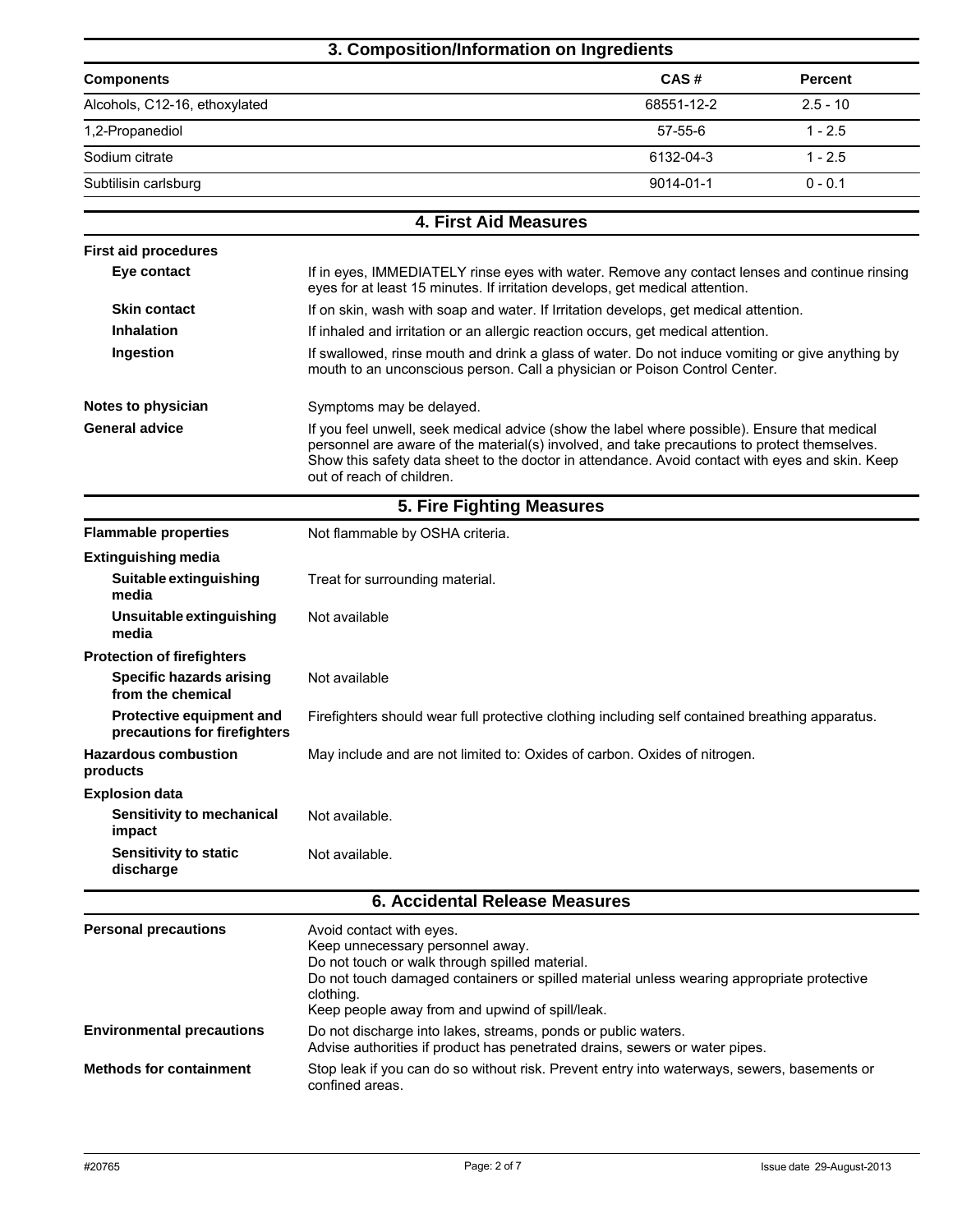**Methods for cleaning up** Before attempting clean up, refer to hazard data given above. Small spills may be absorbed with non-reactive absorbent and placed in suitable, covered, labelled containers. Prevent large spills from entering sewers or waterways. Contact emergency services and supplier for advice. Never return spills to original containers for re-use.

## **7. Handling and Storage**

| <b>Handling</b> | CAUTION<br>EYE AND SKIN IRRITANT.<br>Ensure adequate ventilation. DO NOT get in eyes, on skin or inhale spray. May be harmful if<br>directly inhaled.<br>DO NOT treat garment while wearing.<br>When using do not eat or drink.<br>Wash hands before breaks and immediately after handling the product.<br>Always test garment before using by applying to an inconspicuous area.<br>Not recommended to apply directly on khaki, washable silk and fluorescent clothing. |
|-----------------|--------------------------------------------------------------------------------------------------------------------------------------------------------------------------------------------------------------------------------------------------------------------------------------------------------------------------------------------------------------------------------------------------------------------------------------------------------------------------|
| <b>Storage</b>  | Keep out of reach of children.<br>Store in a closed container away from incompatible materials.<br>Store in a cool dry place inaccessible to children and pets.                                                                                                                                                                                                                                                                                                          |

## **8. Exposure Controls/Personal Protection**

| <b>Occupational exposure limits</b>                          |                                                                                                                                                                                                                                                                           |                                                                                                                                                                                                                                                                                                                                                      |  |
|--------------------------------------------------------------|---------------------------------------------------------------------------------------------------------------------------------------------------------------------------------------------------------------------------------------------------------------------------|------------------------------------------------------------------------------------------------------------------------------------------------------------------------------------------------------------------------------------------------------------------------------------------------------------------------------------------------------|--|
| <b>US. ACGIH Threshold Limit Values</b><br><b>Components</b> | <b>Type</b>                                                                                                                                                                                                                                                               | Value                                                                                                                                                                                                                                                                                                                                                |  |
| Subtilisin carlsburg (CAS<br>$9014 - 01 - 1$                 | Ceiling                                                                                                                                                                                                                                                                   | $0.00006$ mg/m3                                                                                                                                                                                                                                                                                                                                      |  |
| <b>Exposure limits</b>                                       | Chemicals listed in section 3 that are not listed here do not have established limit values for<br>ACGIH or OSHA PEL.                                                                                                                                                     |                                                                                                                                                                                                                                                                                                                                                      |  |
| <b>Engineering controls</b>                                  | General ventilation normally adequate.                                                                                                                                                                                                                                    |                                                                                                                                                                                                                                                                                                                                                      |  |
| Personal protective equipment                                |                                                                                                                                                                                                                                                                           |                                                                                                                                                                                                                                                                                                                                                      |  |
|                                                              | prolonged exposure.                                                                                                                                                                                                                                                       | Consult the product label for special protection or precautions that have been identified<br>for using this product under directed consumer use conditions. The following<br>recommendations are given for workplace employees, emergency personnel and for<br>other conditions and situations where there is a greater potential for large-scale or |  |
| Eye / face protection                                        | Emergency responders should wear full eye and face protection.                                                                                                                                                                                                            | If splashing is likely to occur or for occupational exposures, wear appropriate eye protection.                                                                                                                                                                                                                                                      |  |
| <b>Hand protection</b>                                       | Avoid contact with the skin. Wear rubber gloves if repeated or prolonged contact with skin is<br>possible.<br>Emergency responders should wear impermeable gloves.                                                                                                        |                                                                                                                                                                                                                                                                                                                                                      |  |
| Skin and body protection                                     | As required by employer code.<br>Emergency responders should wear impermeable clothing and footwear when responding to a<br>situation where contact with the liquid is possible.                                                                                          |                                                                                                                                                                                                                                                                                                                                                      |  |
| <b>Respiratory protection</b>                                | Where exposure guideline levels may be exceeded, use an approved NIOSH respirator.<br>Emergency responders should wear self-contained breathing apparatus (SCBA) to avoid<br>inhalation of vapours generated by this product during a spill or other clean-up operations. |                                                                                                                                                                                                                                                                                                                                                      |  |
| <b>General hygiene</b><br>considerations                     | Handle in accordance with good industrial hygiene and safety practice.<br>When using do not eat or drink.<br>Washing with soap and water after use is recommended as good hygienic practice to prevent<br>possible eye irritation from hand contact.                      |                                                                                                                                                                                                                                                                                                                                                      |  |

## **9. Physical and Chemical Properties**

| Appearance            | Clear          |
|-----------------------|----------------|
| Color                 | Colorless      |
| <b>Form</b>           | Liguid         |
| Odor                  | Perfume        |
| <b>Odor threshold</b> | Not available. |
| <b>Physical state</b> | Liquid.        |
| pH                    | $8.5 - 9.5$    |
| <b>Freezing point</b> | Not available. |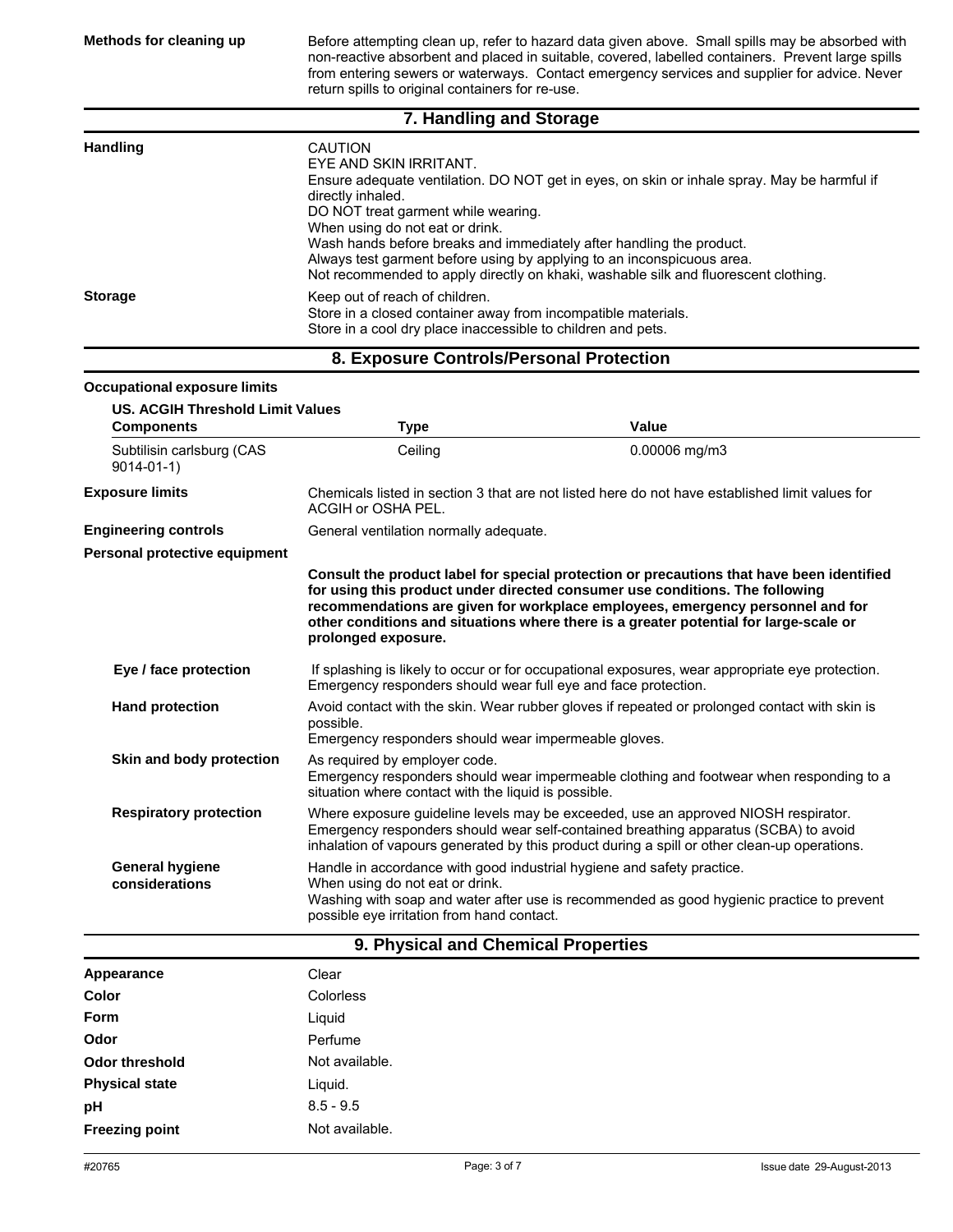| <b>Boiling point</b>                              | Not available.                                                              |                     |  |
|---------------------------------------------------|-----------------------------------------------------------------------------|---------------------|--|
| Pour point                                        | Not available.                                                              |                     |  |
| <b>Evaporation rate</b>                           | Not available                                                               |                     |  |
| <b>Flash point</b>                                | Not available.                                                              |                     |  |
| <b>Auto-ignition temperature</b>                  | Not available.                                                              |                     |  |
| Flammability limits in air,<br>upper, % by volume | Not available.                                                              |                     |  |
| Flammability limits in air,<br>lower, % by volume | Not available.                                                              |                     |  |
| Vapor pressure                                    | Not available.                                                              |                     |  |
| Vapor density                                     | Not available.                                                              |                     |  |
| <b>Specific gravity</b>                           | $1.004 - 1.008$                                                             |                     |  |
| <b>Partition coefficient</b><br>(n-octanol/water) | Not available.                                                              |                     |  |
| <b>Solubility (water)</b>                         | Complete                                                                    |                     |  |
| <b>Relative density</b>                           | Not available.                                                              |                     |  |
| <b>Viscosity</b>                                  | Not available.                                                              |                     |  |
| <b>VOC</b>                                        | Not available                                                               |                     |  |
| <b>Percent volatile</b>                           | Not available                                                               |                     |  |
|                                                   | 10. Stability and Reactivity                                                |                     |  |
| <b>Reactivity</b>                                 | This product may react with strong oxidizing agents.                        |                     |  |
| <b>Possibility of hazardous</b><br>reactions      | Hazardous polymerization does not occur.                                    |                     |  |
| <b>Chemical stability</b>                         | Stable under recommended storage conditions.                                |                     |  |
| <b>Conditions to avoid</b>                        | DO NOT MIX WITH BLEACH or use in conjunction with other household products. |                     |  |
| Incompatible materials                            | Oxidizers. Caustics.                                                        |                     |  |
| <b>Hazardous decomposition</b><br>products        | May include and are not limited to: Oxides of carbon. Oxides of nitrogen.   |                     |  |
|                                                   | 11. Toxicological Information                                               |                     |  |
| <b>Toxicological data</b>                         |                                                                             |                     |  |
| <b>Components</b>                                 | <b>Species</b>                                                              | <b>Test Results</b> |  |
| 1,2-Propanediol (CAS 57-55-6)                     |                                                                             |                     |  |
| Acute                                             |                                                                             |                     |  |
| Dermal                                            |                                                                             |                     |  |
| LD50                                              | Rabbit                                                                      | 20800 mg/kg         |  |
| Oral<br>LD50                                      | Dog                                                                         | 19 g/kg             |  |
|                                                   | Guinea pig                                                                  | 18.4 g/kg           |  |
|                                                   | Mouse                                                                       | 23.9 g/kg           |  |
|                                                   | Rabbit                                                                      | 14800 mg/kg         |  |
|                                                   |                                                                             |                     |  |
|                                                   |                                                                             | 18 g/kg             |  |
|                                                   | Rat                                                                         | 20000 mg/kg         |  |
|                                                   |                                                                             | 30 g/kg             |  |
| <b>LC50</b><br>Not available.                     |                                                                             |                     |  |
| Alcohols, C12-16, ethoxylated (CAS 68551-12-2)    |                                                                             |                     |  |
| Acute                                             |                                                                             |                     |  |
| Dermal                                            |                                                                             |                     |  |
| LD50                                              | Rabbit                                                                      | >= 2000 mg/kg       |  |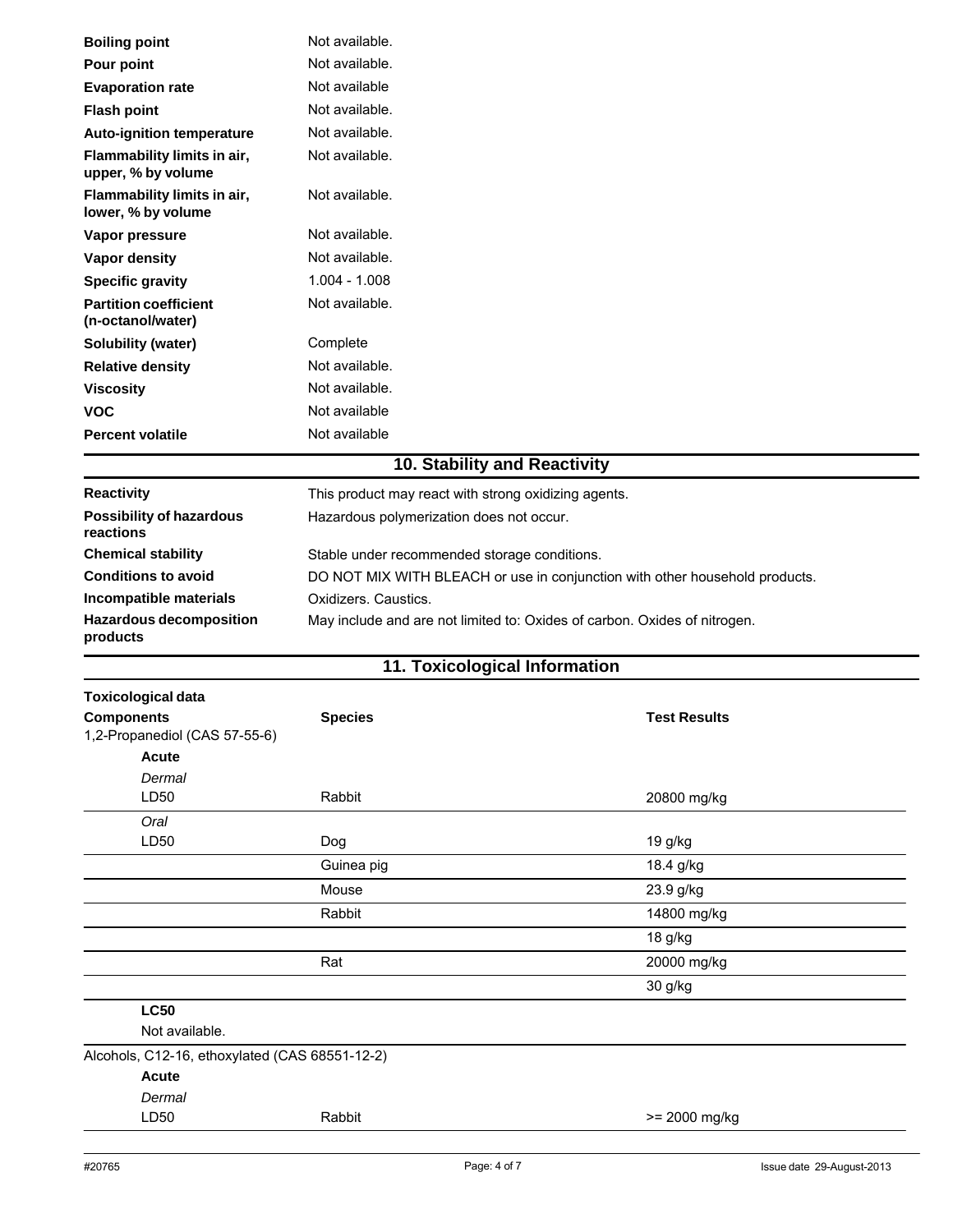| <b>Components</b>                                             | <b>Species</b>                                                       |                                                         | <b>Test Results</b>    |
|---------------------------------------------------------------|----------------------------------------------------------------------|---------------------------------------------------------|------------------------|
| Oral                                                          |                                                                      |                                                         |                        |
| LD50                                                          | Rat                                                                  |                                                         | 1380 mg/kg             |
| <b>LC50</b>                                                   |                                                                      |                                                         |                        |
| Not available.                                                |                                                                      |                                                         |                        |
| Sodium citrate (CAS 6132-04-3)                                |                                                                      |                                                         |                        |
| <b>Acute</b>                                                  |                                                                      |                                                         |                        |
| Oral<br>LD50                                                  |                                                                      |                                                         |                        |
|                                                               |                                                                      |                                                         | > 8000 mg/kg           |
| <b>LC50</b><br>Not available.                                 |                                                                      |                                                         |                        |
| Subtilisin carlsburg (CAS 9014-01-1)                          |                                                                      |                                                         |                        |
| <b>LC50</b>                                                   |                                                                      |                                                         |                        |
| Not available.                                                |                                                                      |                                                         |                        |
| <b>LD50</b>                                                   |                                                                      |                                                         |                        |
| Not available.                                                |                                                                      |                                                         |                        |
|                                                               |                                                                      |                                                         |                        |
| <b>Effects of acute exposure</b>                              |                                                                      |                                                         |                        |
| Eye contact                                                   | Eye irritant.<br>Skin irritant.                                      |                                                         |                        |
| <b>Skin contact</b>                                           |                                                                      |                                                         |                        |
| <b>Inhalation</b>                                             | Inhalation toxicity not determined.                                  |                                                         |                        |
| Ingestion                                                     | Not orally toxic.                                                    |                                                         |                        |
| <b>Sensitization</b>                                          | The finished product is not expected to have chronic health effects. |                                                         |                        |
| <b>Chronic effects</b>                                        | The finished product is not expected to have chronic health effects. |                                                         |                        |
| Carcinogenicity                                               | The finished product is not expected to have chronic health effects. |                                                         |                        |
| <b>Mutagenicity</b>                                           | The finished product is not expected to have chronic health effects. |                                                         |                        |
| <b>Reproductive effects</b>                                   | The finished product is not expected to have chronic health effects. |                                                         |                        |
| <b>Teratogenicity</b>                                         | The finished product is not expected to have chronic health effects. |                                                         |                        |
| <b>Name of Toxicologically</b><br><b>Synergistic Products</b> | Not available.                                                       |                                                         |                        |
|                                                               |                                                                      | 12. Ecological Information                              |                        |
|                                                               | See below                                                            |                                                         |                        |
| <b>Ecotoxicity</b>                                            |                                                                      |                                                         |                        |
| Ecotoxicological data<br><b>Components</b>                    |                                                                      | <b>Species</b>                                          | <b>Test Results</b>    |
| 1,2-Propanediol (CAS 57-55-6)                                 |                                                                      |                                                         |                        |
| <b>Aquatic</b>                                                |                                                                      |                                                         |                        |
| Crustacea                                                     | <b>EC50</b>                                                          | Daphnia                                                 | 10000 mg/L, 48 Hours   |
|                                                               |                                                                      | Water flea (Daphnia magna)                              | > 10000 mg/l, 48 hours |
| Fish                                                          | <b>LC50</b>                                                          | Fathead minnow (Pimephales promelas) 710 mg/l, 96 hours |                        |
| Persistence and degradability                                 | Not available.                                                       |                                                         |                        |
| <b>Bioaccumulation/</b>                                       | Not available                                                        |                                                         |                        |
| <b>Accumulation</b>                                           |                                                                      |                                                         |                        |
| <b>Mobility in environmental</b><br>media                     | Not available.                                                       |                                                         |                        |
| <b>Environmental effects</b>                                  | Not available.                                                       |                                                         |                        |
| <b>Aquatic toxicity</b>                                       | Not available.                                                       |                                                         |                        |
| <b>Partition coefficient</b><br>1,2-Propanediol               |                                                                      | $-0.92$                                                 |                        |
| <b>Chemical fate information</b>                              | Not available.                                                       |                                                         |                        |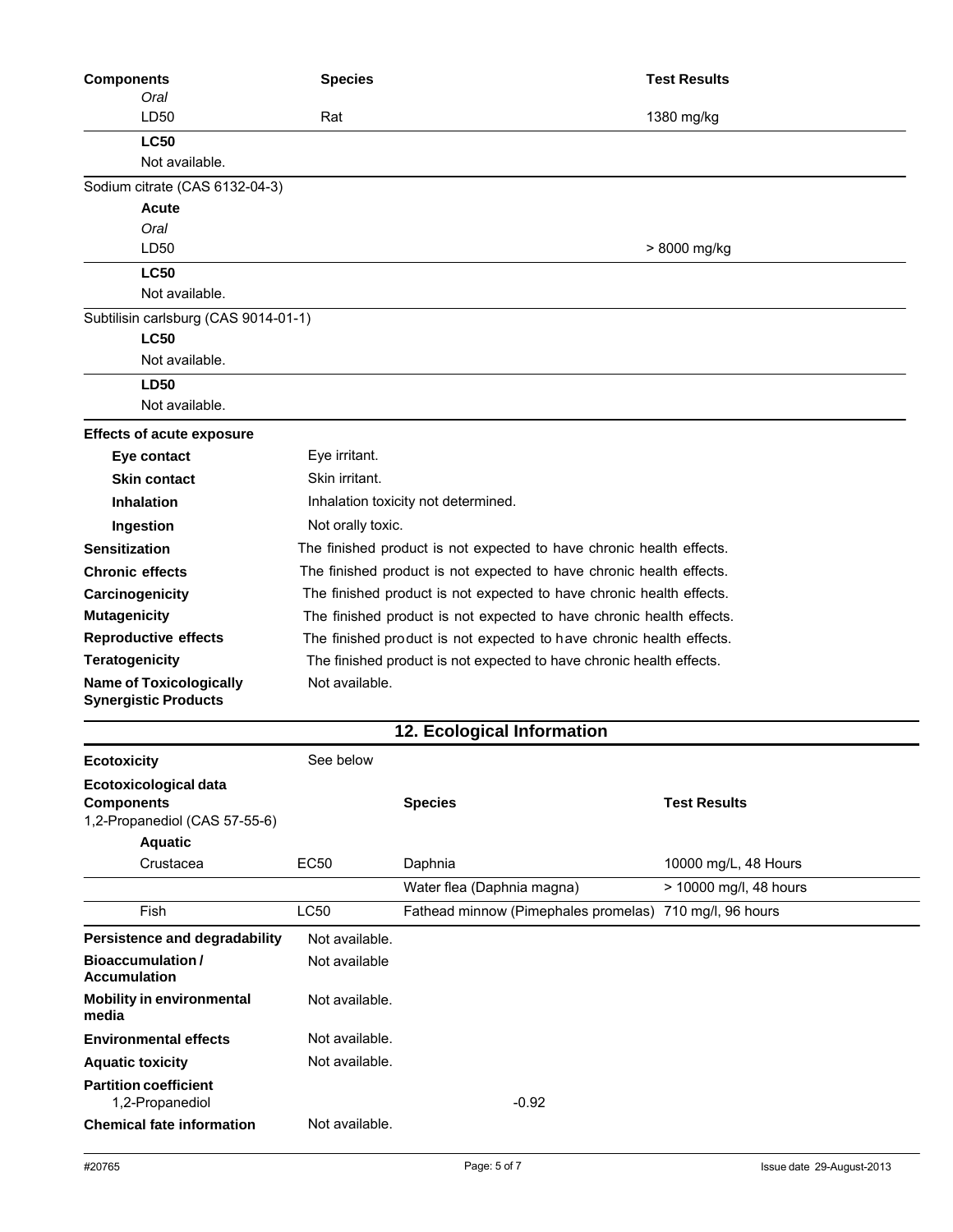| <b>13. Disposal Considerations</b>                                             |                                                                                                                                                   |  |  |
|--------------------------------------------------------------------------------|---------------------------------------------------------------------------------------------------------------------------------------------------|--|--|
| <b>Disposal instructions</b>                                                   | Dispose in accordance with all applicable regulations.<br>Do not reuse container. Rinse container and offer for recycling where facilities exist. |  |  |
| Waste from residues / unused<br>products                                       | Not available                                                                                                                                     |  |  |
| <b>Contaminated packaging</b>                                                  | Not available                                                                                                                                     |  |  |
|                                                                                | 14. Transport Information                                                                                                                         |  |  |
| UN/ID N.o.                                                                     | Not applicable                                                                                                                                    |  |  |
| Proper shipping name                                                           | U.S. Department of Transportation (DOT): Classification: Not regulated<br>Not applicable                                                          |  |  |
| <b>U.S. DOT Hazard Class</b>                                                   | Not applicable                                                                                                                                    |  |  |
| <b>Subsidiary Risk</b>                                                         | Not applicable                                                                                                                                    |  |  |
| Packing group                                                                  | Not applicable                                                                                                                                    |  |  |
| DOT RQ (lbs)<br><b>ERG NO</b>                                                  | Not applicable<br>Not applicable                                                                                                                  |  |  |
| Proper shipping name Not applicable                                            | Transportation of Dangerous Goods (TDG - Canada): Classification: Not regulated                                                                   |  |  |
| <b>Status</b>                                                                  | Not applicable                                                                                                                                    |  |  |
| Packing group                                                                  | Not applicable                                                                                                                                    |  |  |
| IMDG (Marine Transport): Classification: Not regulated<br>Proper shipping name | Not applicable                                                                                                                                    |  |  |
| <b>Class</b>                                                                   | Not applicable                                                                                                                                    |  |  |
| <b>Subsidiary Risk</b>                                                         | Not applicable                                                                                                                                    |  |  |
| Packing group                                                                  | Not applicable                                                                                                                                    |  |  |
| <b>IMDG Page</b>                                                               | Not applicable                                                                                                                                    |  |  |
| <b>Marine pollutant</b>                                                        | Not applicable                                                                                                                                    |  |  |
| <b>EMS</b>                                                                     | Not applicable                                                                                                                                    |  |  |
| <b>MFAG</b>                                                                    | Not applicable                                                                                                                                    |  |  |
| <b>Maximum Quantity</b>                                                        | Not applicable                                                                                                                                    |  |  |
| IATA/ICAO (Air): Classification: Not regulated                                 |                                                                                                                                                   |  |  |
| Proper shipping name                                                           | Not applicable                                                                                                                                    |  |  |
| <b>Class</b>                                                                   | Not applicable                                                                                                                                    |  |  |
| <b>Subsidiary Risk:</b>                                                        | Not applicable                                                                                                                                    |  |  |
| Packing group<br><b>Maximum Quantity</b>                                       | Not applicable<br>Not applicable                                                                                                                  |  |  |
|                                                                                | 15. Regulatory Information                                                                                                                        |  |  |
| <b>Occupational Safety and Health Administration (OSHA)</b>                    |                                                                                                                                                   |  |  |
| 29 CFR 1910.1200                                                               | Yes                                                                                                                                               |  |  |

**hazardous chemical**